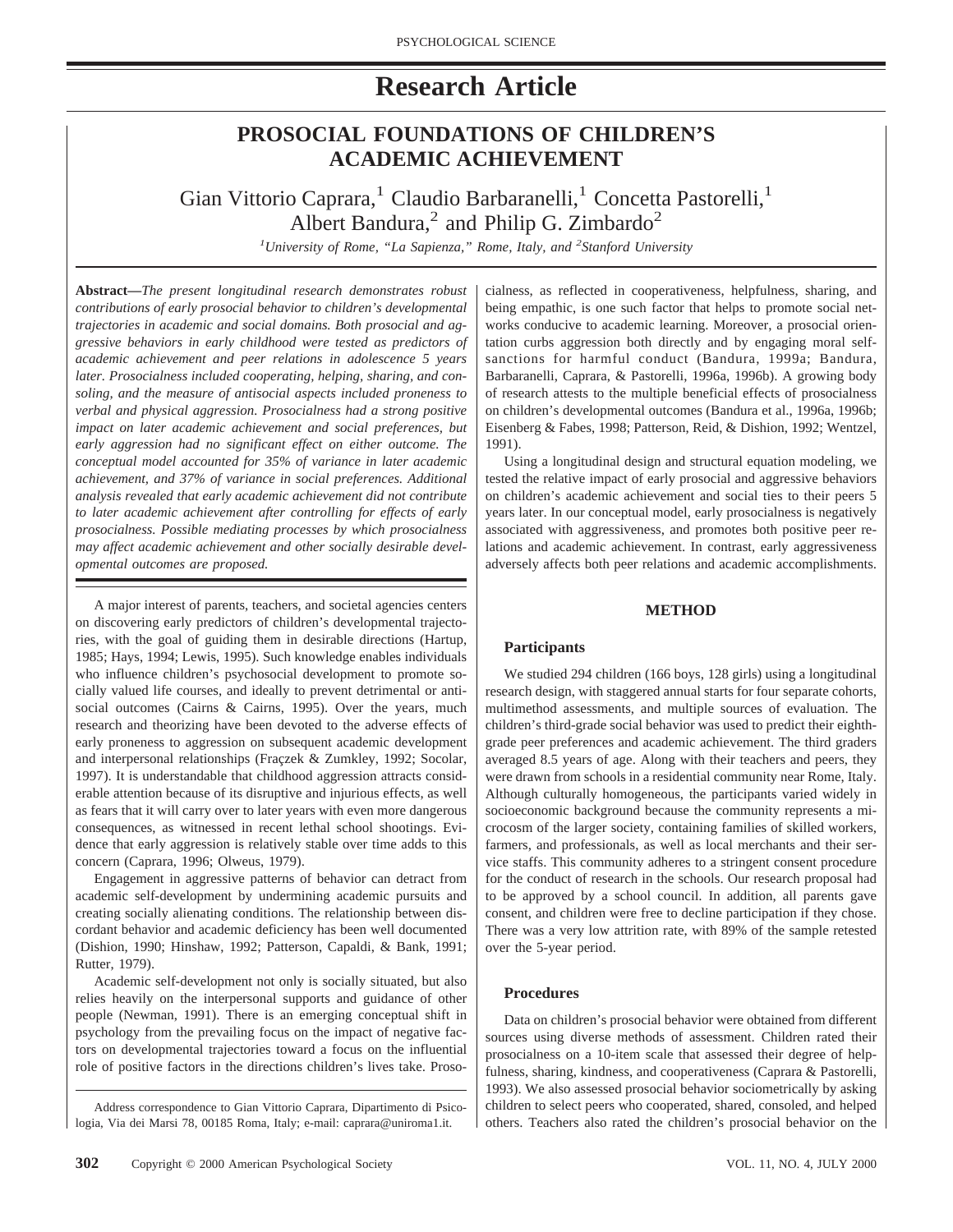same 10-item scale, but with items phrased in third-person response format. *Prosocial behavior* was defined as a latent variable encompassing these three types of assessments.

Children rated their physical and verbal aggression on a 15-item scale that assessed the frequency with which they fought with others, hurt them, and verbally disparaged them (Caprara & Pastorelli, 1993). Teachers also rated their students on the same 15-item scale using the third-person response format. In the sociometric assessment of aggression, peers identified classmates who fought a lot, insulted other children, and often hurt them. Teachers had full-day contacts with these children, so they knew them well. These assessments constituted a latent variable of *physical and verbal aggression*.

*Peer social preference* was measured sociometrically in the eighth grade. The children, who then averaged 13.5 years of age, were enrolled in different schools and assessed by new sets of peers, who selected those with whom they did and did not want to study or play. Both positive and negative peer status were measured to distinguish between children who were disliked by their peers and those who were simply ignored or regarded with indifference by their classmates (Coie, Dodge, & Coppotelli, 1982; Coie, Dodge, & Kupersmidt, 1990).

At midyear and the end of the academic term, six different teachers separately graded all the children for academic achievement in each of their six academic courses using five levels of gradation of performance attainment. The separate multiple grading of academic performances across a variety of subjects reduces the likelihood of any systematic teacher bias. The grades were averaged as a composite measure of *academic achievement*. This measure of academic achievement corresponds to the National Education Evaluation format used throughout Italy.

The assessment procedure involved both multiple assessments (self-report, teacher, peer) and staggered multiple cohorts, with four third-grader cohorts that started on successive years.

In addition, 100 children for whom a third-grade measure of academic performance was available were selected for an analysis to determine the impact, if any, of early prosocial and antisocial behaviors on later academic achievement, after controlling for early academic achievement. This subsample included children of both sexes from two cohorts within the total sample of 294 students. Their mean age was 8.3 at first measurement and 13.3 at the second measurement. The third-grade measure of academic performance was teachers' ratings using the Achenbach and Edelbrock (1986) Teacher Report Form.

# **RESULTS**

## **Reliability of Measures**

Our three initial predictors and the two later outcomes were highly reliable, as shown by the following alpha coefficients—prosocial behavior: .78 for self ratings, .78 for peer ratings, and .89 for teacher ratings; aggression: .89 for self ratings, .94 for peer ratings, and .89 for teacher ratings; and eighth-grade academic achievement: .93. Social preference was represented by two variables (popularity and rejection), so an alpha reliability coefficient could not be computed. Because the two variables were negatively correlated  $(r[292] = -.35,$ *p* < .0001), they were combined after rejection scores were reversed to be in the same direction as popularity scores.

# **Structural Equation Model Relating Predictive Factors to Outcomes**

To verify the structure of the longitudinal paths of influence, we examined the network of relationships among the variables with structural equation modeling (Bollen, 1989). We used the EQS program (Bentler, 1995) to test our conceptual model on the covariance matrix among the observed variables. Data from the separate cohorts and genders were combined because they did not differ significantly on any of the outcome variables. In this model, prosocial behavior and physical and verbal aggression were defined as latent variables, both measured by self-report, peer nominations, and teacher ratings.

Figure 1 summarizes the results of the structural equation modeling. As expected, all observed measures of both prosocial behavior and aggression showed high loadings on their respective factors, and the two latent constructs were negatively correlated. The factor loadings linking latent to observed variables confirm that self-report, peer nominations, and teacher ratings are good measures of the two latent variables of prosocial behavior and aggression.

The important finding emerging from this research is the pair of counterintuitive relationships uncovered: The path to academic achievement and social preference among adolescents is robustly predicted by the extent of their earlier prosocial behavior, with impact coefficients of .52 for academic achievement and .62 for social preference. Early aggression, however, has no predictive value for either academic achievement or social preference, with nonsignificant impact coefficients of −.06 and −.14, respectively. Young prosocial children develop into adolescents who are more socially preferred and, in addition, perform with greater academic distinction than classmates who are lower in prosocialness. Thus, prosocial behavior is the only variable that significantly influenced academic achievement and social preference. The model explains 35% of the variance in academic achievement and 37% of the variance in social preference.

The goodness of fit of the model to the data was corroborated by all the fit indices considered. They yielded a chi-square/degrees-offreedom ratio  $(\chi^2/df)$  of 1.50, a nonnormed fit index (NNFI) of .96, a comparative fit index (CFI) of .98, a root mean square error of approximation (RMSEA) of .042 (lower and upper limits of the 90% confidence interval were .0 and .07, respectively), and a  $\chi^2$ (16, *N* = 294) of 24.05  $(p = .09)$ .



**Fig. 1.** Paths of influence of early prosocial and aggressive behavior on later peer preference and academic achievement. The path diagram includes only the path coefficients that are significant beyond the  $p <$ .05 level.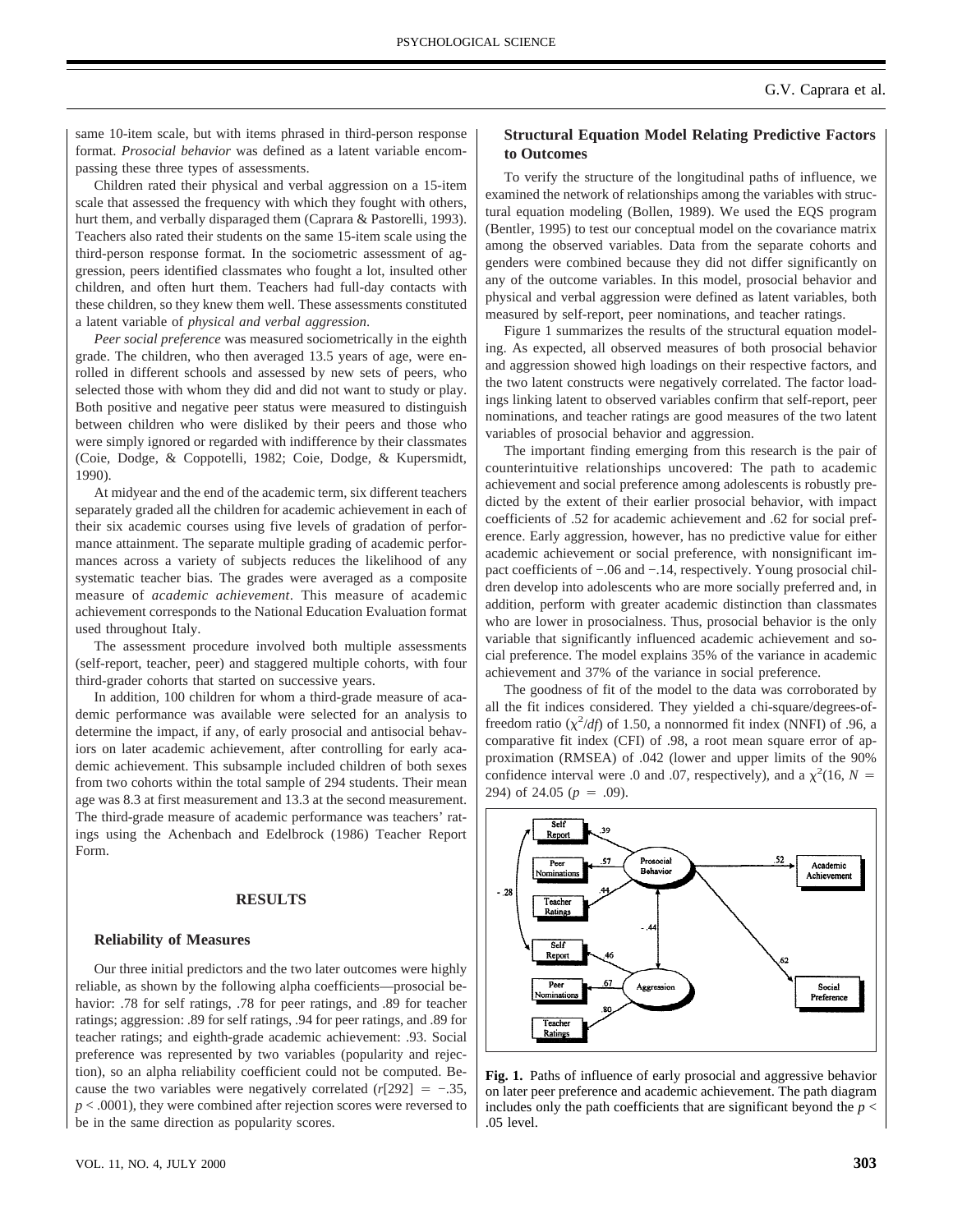# Prosocial Foundations of Academic Achievement

A question might be raised as to whether extreme aggression and extreme prosocial behavior may be qualitatively different from the rest of the responses, thus creating nonlinearity in the data. To determine whether the relationships between our independent and dependent variables are linear, we performed two sets of hierarchical regression analyses. The dependent variables were academic achievement and social preference, and the independent variables were the linear, squared, and cubic components of prosocial behavior and aggression (Cohen & Cohen, 1983). The results confirmed that all the relationships between the independent and dependent variables are linear; the nonlinear components, either squared or cubed, add nothing to these relationships. The linear component for achievement is always significant, explaining 5 to 13% of variance; for social preference, the significant linear component explains 5 to 15% of variance.

# **Predictiveness of Early Prosocialness Controlling for Early Academic Achievement**

Figure 2 presents the results of structural equation modeling for the subsample of 100 children whose third-grade academic achievement was assessed. The goodness of fit of this structural equation modeling to the data was substantially corroborated by the various fit indices considered. They yielded a chi-square/degrees-of-freedom ratio of 1.59, NNFI of .88, CFI of .93, RMSEA of .078 (lower and upper limits of the 90% confidence interval were .014 and .124, respectively), and  $\chi^2(21, N = 100)$  of 33.29 ( $p = .04$ ).

The findings emerging from this second model replicate those obtained with the first model: The paths from earlier prosocial behavior to academic achievement and social preference had high and significant coefficients of .57 and .55, respectively. Early aggression had no predictive value for either academic achievement or social preference, showing nonsignificant impact coefficients of −.10 and −.04, respectively. When the predictors were entered for simultaneous statistical control, the strong, significant impact of early prosocial behavior on later academic achievement was independent of early



**Fig. 2.** Paths of influence of early academic achievement and prosocial and aggressive behavior on later peer preference and academic achievement. The path diagram includes only the path coefficients that are significant beyond the  $p < .05$  level.

academic achievement, which was unrelated to later achievement  $(\beta)$  $=$  .09). Remarkably, early prosocialness was the prime predictor of later achievement. Partial regression coefficients (beta weights) revealed that neither early aggression nor early achievement made a significant contribution to the variance in later academic achievement after the effects of early prosocialness were statistically controlled. The model explains 32% of the variance in academic achievement and 47% of the variance in social preference.

Early academic achievement correlated strongly,  $r = .75$ , with prosocial behavior and negatively,  $r = -.31$ , with aggression; aggression and prosocial behavior were also negatively related,  $r = -.39$ . Although prosocial behavior and early academic achievement were highly correlated, when a 99% confidence interval was specified around the standardized point estimate of their correlation, the value of 1 did not fall within the interval, so these two variables can be considered different (Widaman, 1985).

# **DISCUSSION**

The findings of this study show that early prosocial behavior strongly predicts subsequent level of academic achievement, even after controlling for variation in early academic achievement. Indeed, the relation of third-grade academic achievement to eighth-grade achievement disappears after controlling for the effects of early prosocialness. A further impact of early prosocialness is found in the strong preference adolescents show for peers who are prone to share, console, and help others.

A second major finding of this research is the null effect of early aggression on later academic achievement and on adolescents' social preference. Early childhood aggressiveness has no utility in predicting how well children will perform academically or socially 5 years later. Physical and verbal aggression did have a concurrent negative association with both prosocialness and academic achievement, yet there was no carryover of this early relationship 5 years later when these children were in new schools with new teachers and many new peers.

Several noteworthy features of this prospective study add to the reliableness of the obtained relationships. Data for the variables were obtained by various methods (self-report, sociometric ratings, behavior ratings, academic grades) and from different sources (the participants themselves, peers, and teachers). These methodological variations reduce common method and source biases that can inflate relationships. The staggered design included four cohorts to provide diversity of the sample, which was assessed at different years to vary educational contextual conditions. Moreover, the relationships were tested longitudinally over a lengthy interval involving a major socioeducational transition, from elementary school to junior high school, that presents many adaptational stressors (Eccles & Midgley, 1989).

Prosocialness is a multifaceted construct, so its various components need to be considered in further analyses of its determinants and psychosocial effects. The importance of the construct is seen when we note the many attributes to which it has been related: being sociable and assertive, not shy, and socially competent or skilled; knowing and practicing socially appropriate behaviors; and having social problemsolving skills, close friends, status with peers, high self-esteem, perspective-taking skills, internalized moral values (especially altruism), and dispositionally positive emotionality (see Eisenberg & Fabes, 1998). Social competence is linked to sympathy and empathy, and thereby to prosocial behavior.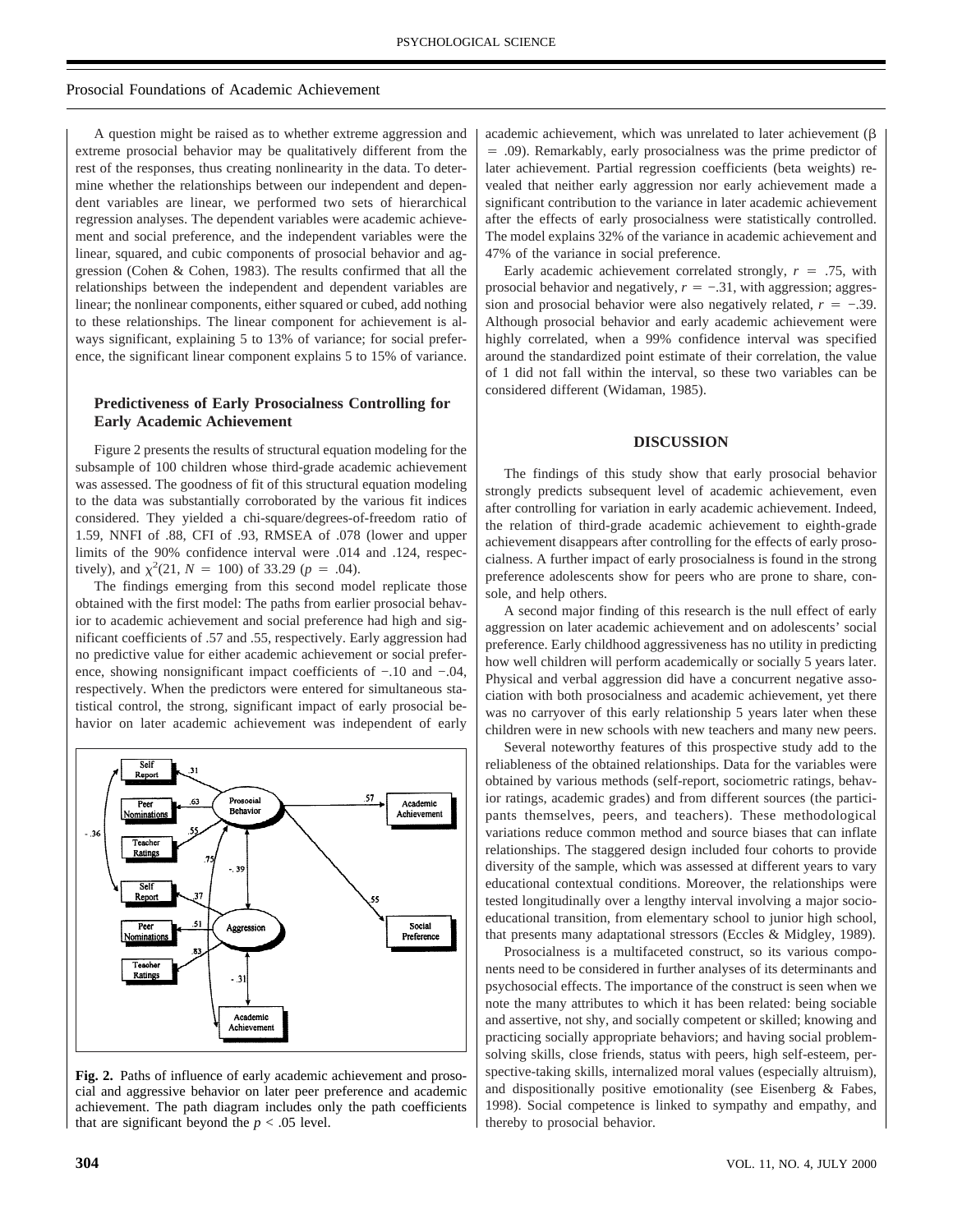#### PSYCHOLOGICAL SCIENCE

Our current research has begun to delineate some of the mediating processes through which prosocial attitudes and behaviors may contribute to academic achievement. Studies using causal modeling reveal that prosocialness not only fosters mutually supportive social and intellectual relationships with peers, but also reduces vulnerability to depression and curbs engagement in transgressive conduct and other problem behaviors (Bandura et al., 1996a, 1996b; Bandura, Pastorelli, Barbaranelli, & Caprara, 1999). Depression and transgressive conduct, in turn, undermine pursuit of academic activities.

Perceived academic, social, and self-regulatory efficacy and academic aspirations foster children's academic achievement and shape their occupational trajectories (Bandura et al., 1996b; Bandura, Barbaranelli, Caprara, & Pastorelli, in press; Schunk, 1989; Zimmerman, Bandura, & Martinez-Pons, 1992). Further research into the structural relations among prosocialness, perceived self-efficacy, and aspirations should help to clarify the long-term social and academic impact of early prosocialness. A fuller profile of the ways that early prosocialness paves the path to later social and academic success will provide essential guidelines for programs to promote children's socioeducational development.

This research was conducted in an Italian context, with families from a wide range of occupations and spanning the full range of socioeconomic status. Cross-cultural generalizability of our basic findings is supported by research with American children by Wentzel (1993). In Wentzel's cross-sectional, rather than longitudinal, study, prosocial behavior also correlated positively with academic success through its link with academic behaviors and greater teacher preference. Evidence of the role of prosocial educational practices in Japanese elementary schools is found in studies by Lewis (1995), Lewis and Tsuchida (1998), and Stevenson and Stigler (1994).

Evidence that prosocialness is a prime predictor of later academic achievement is in accord with the ecological perspective of sociocognitive theories (Bandura, 1997; Vygotsky, 1962). Children's intellectual development is strongly influenced by the social relations in which it is embedded and its interpersonal effects. Peers bond to prosocial children around social and scholastic activities (Bandura et al., 1996b). Prosocialness also fosters cognitive self-development by enlisting academic support and guidance from knowledgeable adults and classmates (Bandura, 1997; Newman, 1991). Through these and other social means, prosocial children create enduring school environments that are conducive to academic learning.

The possible role of general intelligence in the pattern of relationships also warrants comment. Recent years have witnessed major changes in the conception of intellectual ability (Bandura, 1990; Dweck & Elliott, 1983; Sternberg & Kolligian, 1990). Ability is not a fixed property, but rather a generative capability in which selfreferent, motivational, affective, and self-regulatory factors operate as influential factors. For example, individuals with the same intellectual ability may perform poorly, adequately, or skillfully depending on preexisting or experimentally instilled beliefs of intellectual efficacy (Bandura, 1997; Bouffard-Bouchard, 1990; Collins, 1982). Indices of intelligence leave unexplained a substantial amount of the variance in how well children perform academically. Given that motivational and other self-regulatory factors account for a good share of the variance in academic achievement, early achievement might provide a more stringent control in the prediction of later achievement than would general intelligence.

In their review of the literature, Eisenberg and Fabes (1998) re-

ported mixed findings concerning the relationship between prosocialness and general intelligence. Some studies reported low to moderate correlations, but many others found no significant relationship. Even in the case of the highest reported correlate, intelligence accounted for only 16% of the variance in prosocialness. Clearly, prosocialness is not a surrogate for general intelligence.

Changes in our discipline toward the positive aspects of child development requires designing and implementing new strategies for promoting young children's social and cognitive functioning (Bandura, 1997, 1999b). Our findings underscore the value of investing resources to develop and promote children's prosocialness (Eisenberg, Carlo, Murphy, & Van Court, 1995). Doing so enhances the learning atmosphere, facilitates subsequent academic success, and can generate additional gains in self-regulation, competence, and enabling socialsupport networks (Bandura et al., 1996b; Pajares, 1997; Schunk, 1989; Zimmerman, 1990). Such an orientation, in turn, can contribute to more positive communal norms and promote beneficial modeling and social practices that together can help reduce aggression in our communities.

The finding that early prosocialness may pave the path to later social and academic success has implications for the development of educational programs (Battistich, Watson, Solomon, Schaps, & Solomon, 1991; Levin, 1996). Children's scholastic development may be promoted by creating academically supportive communities that foster mutual caring and social engagement of students in academic pursuits. The growing public concern about the lack of social and civic commitment adds further import to the cultivation of prosocialness. Prosocial attitudes and behavior have a positive impact on a broad range of developmental outcomes, including outcomes in the social, affective, moral, and cognitive domains. There is much work to be done, however, to sort out the components of prosocialness that underlie enhanced sociocognitive functioning and to specify the mediating processes that link the sources and diverse effects of prosocialness.

**Acknowledgments—**The research reported in this article was supported by grants from the Grant Foundation, the Spencer Foundation, and the Jacobs Foundation. This article was prepared while Claudio Barbaranelli was a visiting scholar at Stanford University on a grant from the Fulbright Exchange Program.

#### **REFERENCES**

- Achenbach, T.M., & Edelbrock, C. (1986). *Manual for the Teacher's Report Form and teacher version of the Child Behavior Profile*. Burlington: University of Vermont Press.
- Bandura, A. (1990). Reflections on nonability determinants of competence. In R.J. Sternberg & J. Kolligian, Jr. (Eds.), *Competence considered* (pp. 315–362). New Haven, CT: Yale University Press.
- Bandura, A. (1997). *Self-efficacy: The exercise of control*. New York: Freeman.
- Bandura, A. (1999a). Moral disengagement in the perpetration of inhumanities. *Personality and Social Psychology Review*, *3*, 193–209.
- Bandura, A. (1999b). A social cognitive theory of personality. In L. Pervin & O. John (Eds.), *Handbook of personality* (2nd ed., pp. 154–196). New York: Guilford Press.
- Bandura, A., Barbaranelli, C., Caprara, G.V., & Pastorelli, C. (1996a). Mechanisms of moral disengagement in the exercise of moral agency. *Journal of Personality and Social Psychology*, *71*, 364–374.
- Bandura, A., Barbaranelli, C., Caprara, G.V., & Pastorelli, C. (1996b). Multifaceted impact of self-efficacy beliefs on academic functioning. *Child Development*, *67*, 1206–1222.
- Bandura, A., Barbaranelli, C., Caprara, G.V., & Pastorelli, C. (in press). Efficacy beliefs as shapers of aspirations and occupational trajectories. *Child Development*.